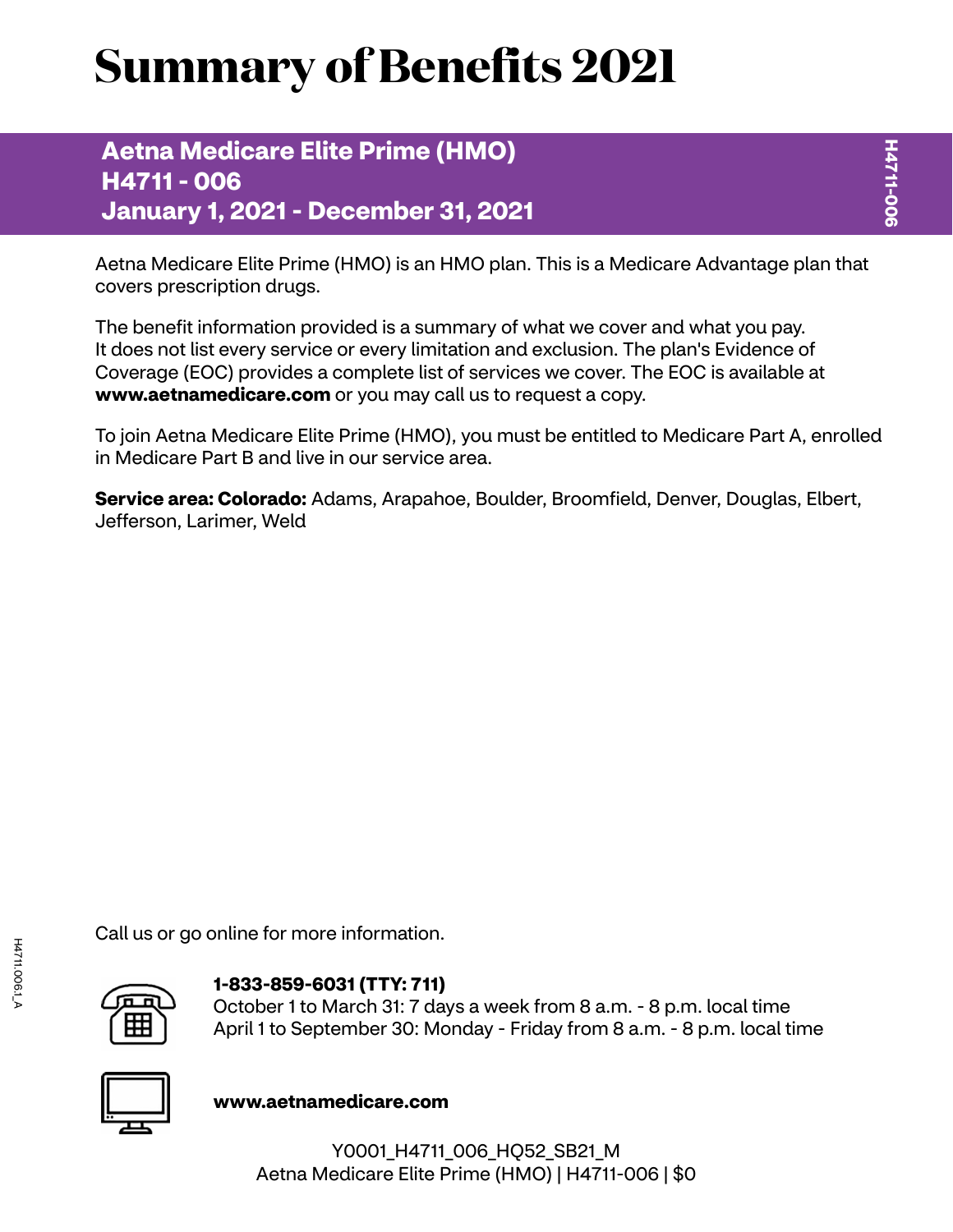## **Compare our plan to Medicare**

To learn more about the coverage and costs of Original Medicare, look in your "Medicare & You" handbook. View it online at<www.medicare.gov>or get a copy by calling 1-800-MEDICARE (1-800-633-4227), 24 hours a day, 7 days a week. TTY users should call 1-877-486-2048.

### **What you should know**

- **Primary Care Physician (PCP):** A PCP is important for receiving care and this plan requires you to select a PCP. When you enroll, we'll ask who your PCP is. If you don't tell us, we'll assign one to you. You can always change the PCP by calling us.
- **Referrals:** Aetna Medicare Elite Prime (HMO) doesn't require a referral from a PCP to see a specialist. Keep in mind, some providers may require a recommendation or treatment plan from your doctor in order to see you.
- **Limited Network:** This plan offers a local network of select contracted providers. You can see our plan's provider directory at our website at **<www.aetnamedicare.com/findprovider>**.
- **Prior authorizations:** Your doctor will work with us to get approval before you receive certain services or drugs. Benefits that may require a prior authorization are listed with an asterisk (**\***) in the benefits grid.

| You can find more details on each benefit listed below in the Evidence of Coverage (EOC). |  |
|-------------------------------------------------------------------------------------------|--|
|                                                                                           |  |

| <b>Plan costs &amp; information</b>             | <b>In-network</b>                                                                                                                                                                                                                                                                                                                                                                                                            |  |
|-------------------------------------------------|------------------------------------------------------------------------------------------------------------------------------------------------------------------------------------------------------------------------------------------------------------------------------------------------------------------------------------------------------------------------------------------------------------------------------|--|
| Monthly plan premium                            | \$0                                                                                                                                                                                                                                                                                                                                                                                                                          |  |
|                                                 | You must continue to pay your Medicare Part B premium.                                                                                                                                                                                                                                                                                                                                                                       |  |
| Plan deductible                                 | \$1,000                                                                                                                                                                                                                                                                                                                                                                                                                      |  |
|                                                 | This is the amount you pay for certain services before Aetna<br>Medicare Elite Prime (HMO) begins to pay. The plan deductible<br>applies to the following services provided by an in-network<br>provider: inpatient hospital coverage, inpatient psychiatric<br>stay, skilled nursing facility, therapeutic radiology, outpatient<br>hospital services (including observation), ambulatory surgical<br>center, and dialysis. |  |
| Maximum out-of-pocket                           | \$5,600                                                                                                                                                                                                                                                                                                                                                                                                                      |  |
| amount (does not include<br>prescription drugs) | The most you pay for copays, coinsurance, and other costs for<br>medical services for the year. Once you reach the maximum<br>out-of-pocket, our plan pays 100% of covered medical<br>services. Your premium and prescription drugs don't count<br>toward the maximum out-of-pocket.                                                                                                                                         |  |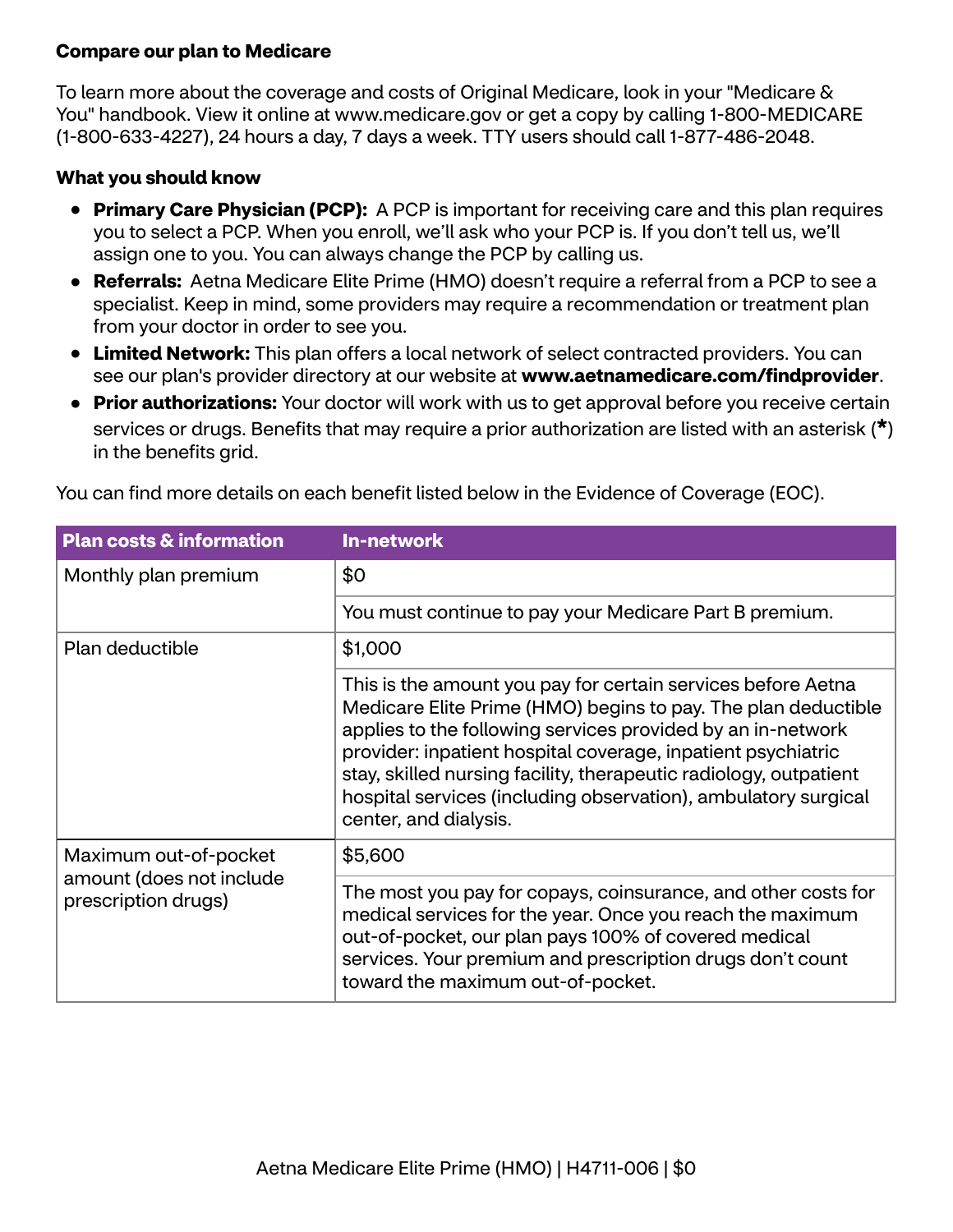| <b>Primary benefits</b>                     | <b>Your costs for in-network care</b>                                                          |  |
|---------------------------------------------|------------------------------------------------------------------------------------------------|--|
| Hospital coverage*                          |                                                                                                |  |
| Inpatient hospital<br>coverage              | After you pay your plan deductible, you pay \$295 per day, days 1-7;<br>\$0 per day, days 8-90 |  |
|                                             | You pay \$0 for days 91 and beyond.                                                            |  |
|                                             | Our plan covers an unlimited number of days.                                                   |  |
| Outpatient hospital<br>observation services | \$350 after your plan deductible                                                               |  |
| Outpatient hospital<br>services             | \$350 after your plan deductible                                                               |  |
| Ambulatory surgical<br>center               | \$250 after your plan deductible                                                               |  |
| <b>Doctor visits</b>                        |                                                                                                |  |
| Primary care physician<br>(PCP)             | \$0                                                                                            |  |
| <b>Specialists</b>                          | \$30                                                                                           |  |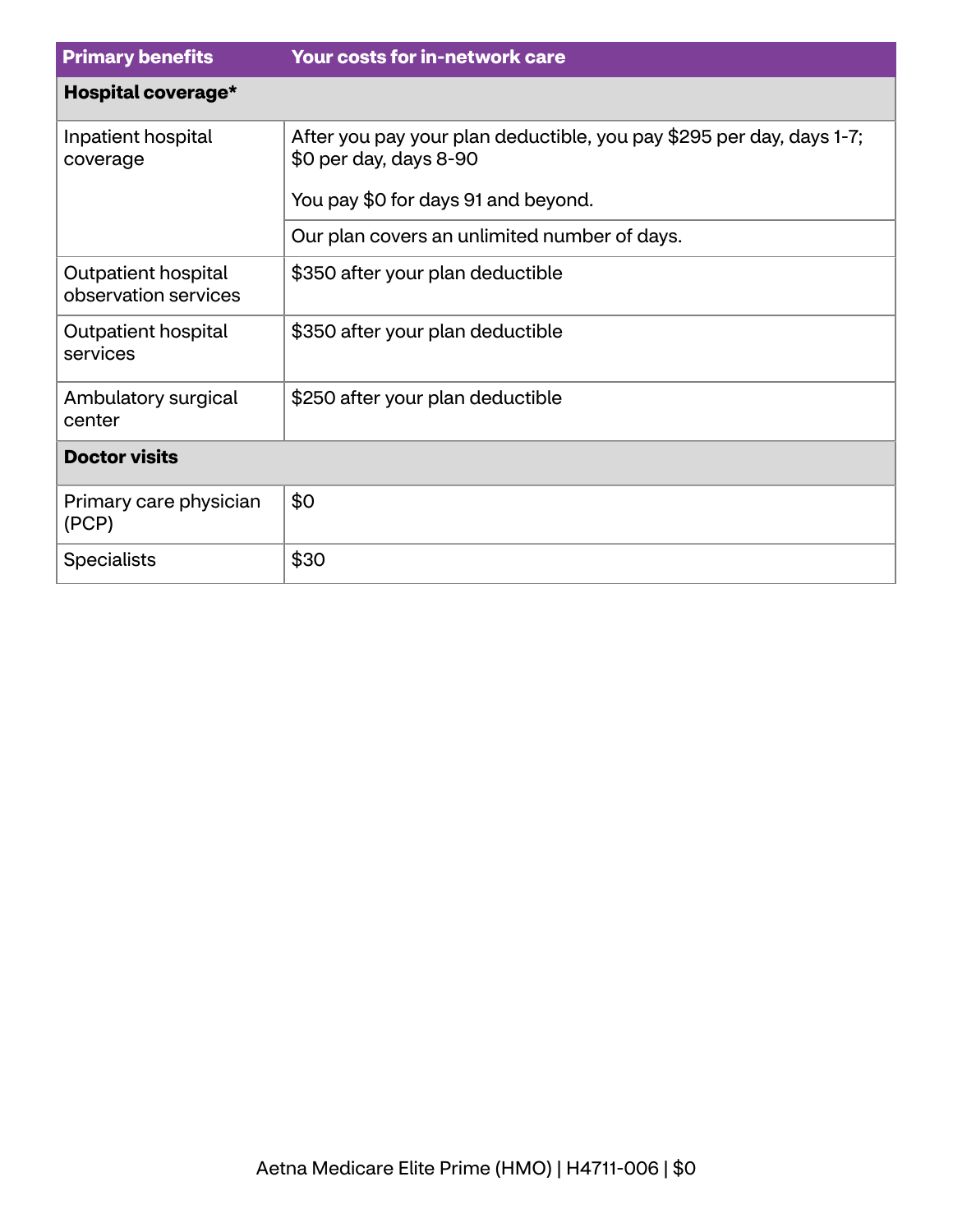| <b>Primary benefits</b>                       | Your costs for in-network care                                                                                                                                                                                                                                                                                                            |                                                                                                                                                                                                                                                                                                                                                     |                                                                                                                                                                                                                                                                                                                                |
|-----------------------------------------------|-------------------------------------------------------------------------------------------------------------------------------------------------------------------------------------------------------------------------------------------------------------------------------------------------------------------------------------------|-----------------------------------------------------------------------------------------------------------------------------------------------------------------------------------------------------------------------------------------------------------------------------------------------------------------------------------------------------|--------------------------------------------------------------------------------------------------------------------------------------------------------------------------------------------------------------------------------------------------------------------------------------------------------------------------------|
| Preventive care                               | \$0                                                                                                                                                                                                                                                                                                                                       |                                                                                                                                                                                                                                                                                                                                                     |                                                                                                                                                                                                                                                                                                                                |
|                                               | Preventive care<br>includes:<br>*Abdominal<br>aortic aneurysm<br>screenings<br>* Alcohol misuse<br>screenings &<br>counseling<br>*Bone mass<br>measurements<br>*Breast cancer<br>screening:<br>mammogram<br>*Cardiovascular<br>disease<br>screenings<br>*Cardiovascular<br>behavior therapy<br>Cervical &<br>vaginal cancer<br>screenings | <b>Colorectal</b><br>cancer<br>screenings<br>(colonoscopy,<br>fecal occult<br>blood test,<br>flexible<br>sigmoidoscopy)<br>*Depression<br>screenings<br>*Diabetes<br>screenings<br><b>*HBV</b> infection<br>screening<br>*Hepatitis C<br>screening tests<br><b>'HIV</b> screenings<br>*Lung cancer<br>screenings<br>* Nutrition therapy<br>services | * Obesity behavior<br>therapy<br>* Prostate cancer<br>screenings (PSA)<br><b>Sexually</b><br>transmitted<br>infections<br>screenings &<br>counseling<br>*Tobacco use<br>cessation<br>counseling<br>*Vaccines: flu,<br>hepatitis B,<br>pneumococcal<br>*Welcome to<br>Medicare<br>preventive visit<br>*Yearly wellness<br>visit |
| <b>Emergency &amp; urgent care</b>            |                                                                                                                                                                                                                                                                                                                                           |                                                                                                                                                                                                                                                                                                                                                     |                                                                                                                                                                                                                                                                                                                                |
| Emergency care in the<br><b>United States</b> | \$90                                                                                                                                                                                                                                                                                                                                      |                                                                                                                                                                                                                                                                                                                                                     |                                                                                                                                                                                                                                                                                                                                |
| Urgently needed care in<br>the United States  | \$65                                                                                                                                                                                                                                                                                                                                      |                                                                                                                                                                                                                                                                                                                                                     |                                                                                                                                                                                                                                                                                                                                |
| Emergency & urgently<br>needed care worldwide | Emergency care: \$90<br>Urgently needed care: \$90<br>Ambulance: \$285                                                                                                                                                                                                                                                                    |                                                                                                                                                                                                                                                                                                                                                     |                                                                                                                                                                                                                                                                                                                                |
| Diagnostic testing*                           |                                                                                                                                                                                                                                                                                                                                           |                                                                                                                                                                                                                                                                                                                                                     |                                                                                                                                                                                                                                                                                                                                |
| Diagnostic radiology<br>(e.g. MRI & CT scans) | \$275                                                                                                                                                                                                                                                                                                                                     |                                                                                                                                                                                                                                                                                                                                                     |                                                                                                                                                                                                                                                                                                                                |
| Lab services                                  | \$0                                                                                                                                                                                                                                                                                                                                       |                                                                                                                                                                                                                                                                                                                                                     |                                                                                                                                                                                                                                                                                                                                |
| Diagnostic tests &<br>procedures              | \$20                                                                                                                                                                                                                                                                                                                                      |                                                                                                                                                                                                                                                                                                                                                     |                                                                                                                                                                                                                                                                                                                                |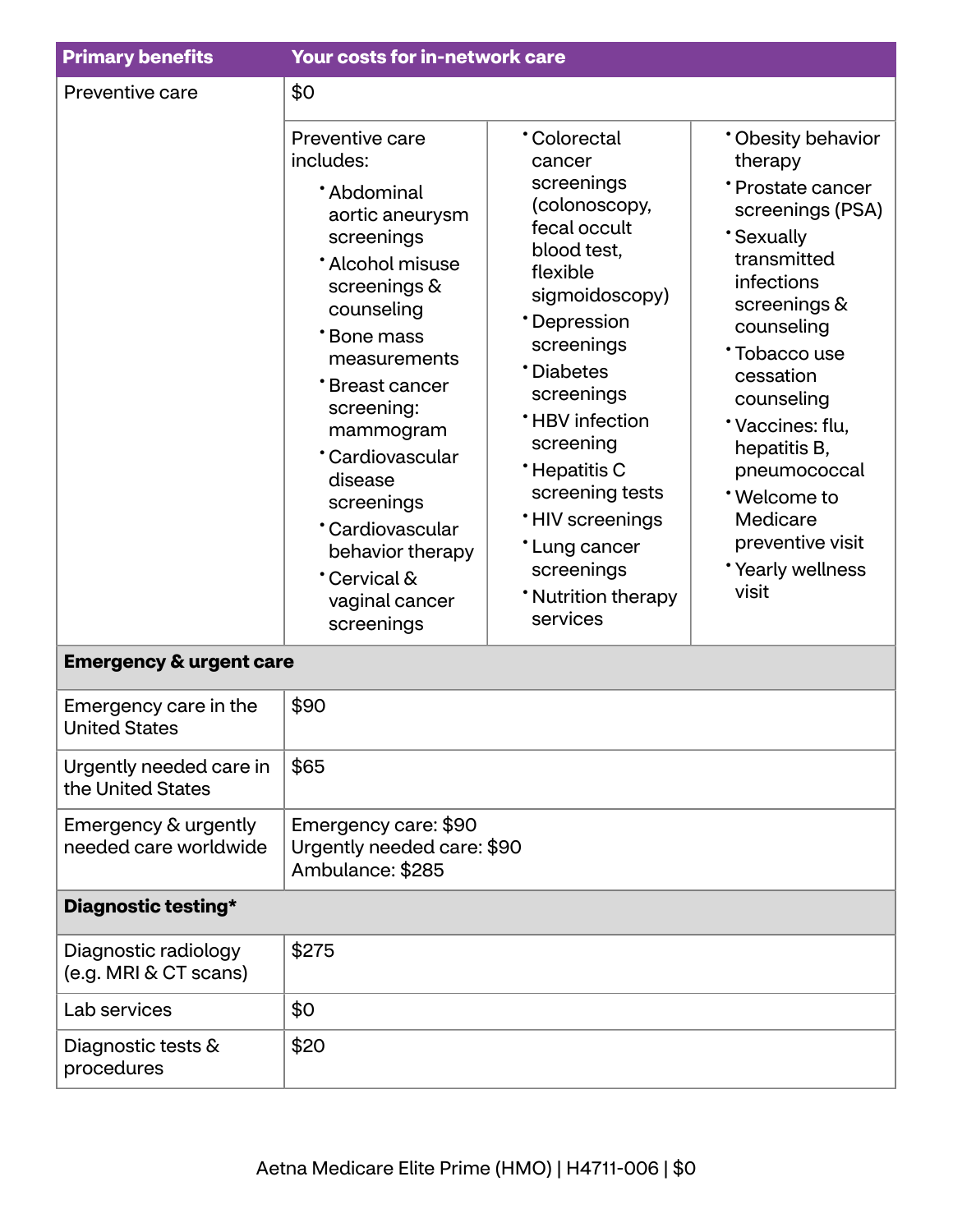| <b>Primary benefits</b>                                   | <b>Your costs for in-network care</b>                                                                                       |  |
|-----------------------------------------------------------|-----------------------------------------------------------------------------------------------------------------------------|--|
| Outpatient x-rays                                         | \$20                                                                                                                        |  |
| Hearing, dental, & vision                                 |                                                                                                                             |  |
| Medicare.                                                 | For benefits that offer a reimbursement, you can see any licensed provider who is eligible under                            |  |
| Diagnostic hearing<br>exam                                | \$30                                                                                                                        |  |
| Routine hearing exam                                      | \$0                                                                                                                         |  |
|                                                           | We cover one exam every year. All appointments must be scheduled<br>through NationsHearing.                                 |  |
| Hearing aids                                              | Our plan pays up to a maximum amount of \$1,250 per ear, every year.<br>You are responsible for any costs over this amount. |  |
|                                                           | NationsHearing will manage your hearing aid benefits. All hearing<br>aids must be purchased through NationsHearing.         |  |
| <b>Dental services</b>                                    | \$2,000 reimbursement every year for covered services. Teeth<br>whitening is not covered.                                   |  |
| Glaucoma screening                                        | \$0                                                                                                                         |  |
| Diagnostic eye exams<br>(including diabetic eye<br>exams) | \$0                                                                                                                         |  |
| Routine eye exam                                          | \$0                                                                                                                         |  |
|                                                           | We cover one exam every year.                                                                                               |  |
| Contacts and<br>eyeglasses                                | \$315 reimbursement every year.                                                                                             |  |
| <b>Mental health services*</b>                            |                                                                                                                             |  |
| Inpatient psychiatric<br>stay                             | \$370 per day, days 1-5; \$0 per day, days 6-90 after your plan<br>deductible                                               |  |
| Outpatient mental<br>health therapy<br>(individual)       | \$40                                                                                                                        |  |
| Outpatient psychiatric<br>therapy (individual)            | \$40                                                                                                                        |  |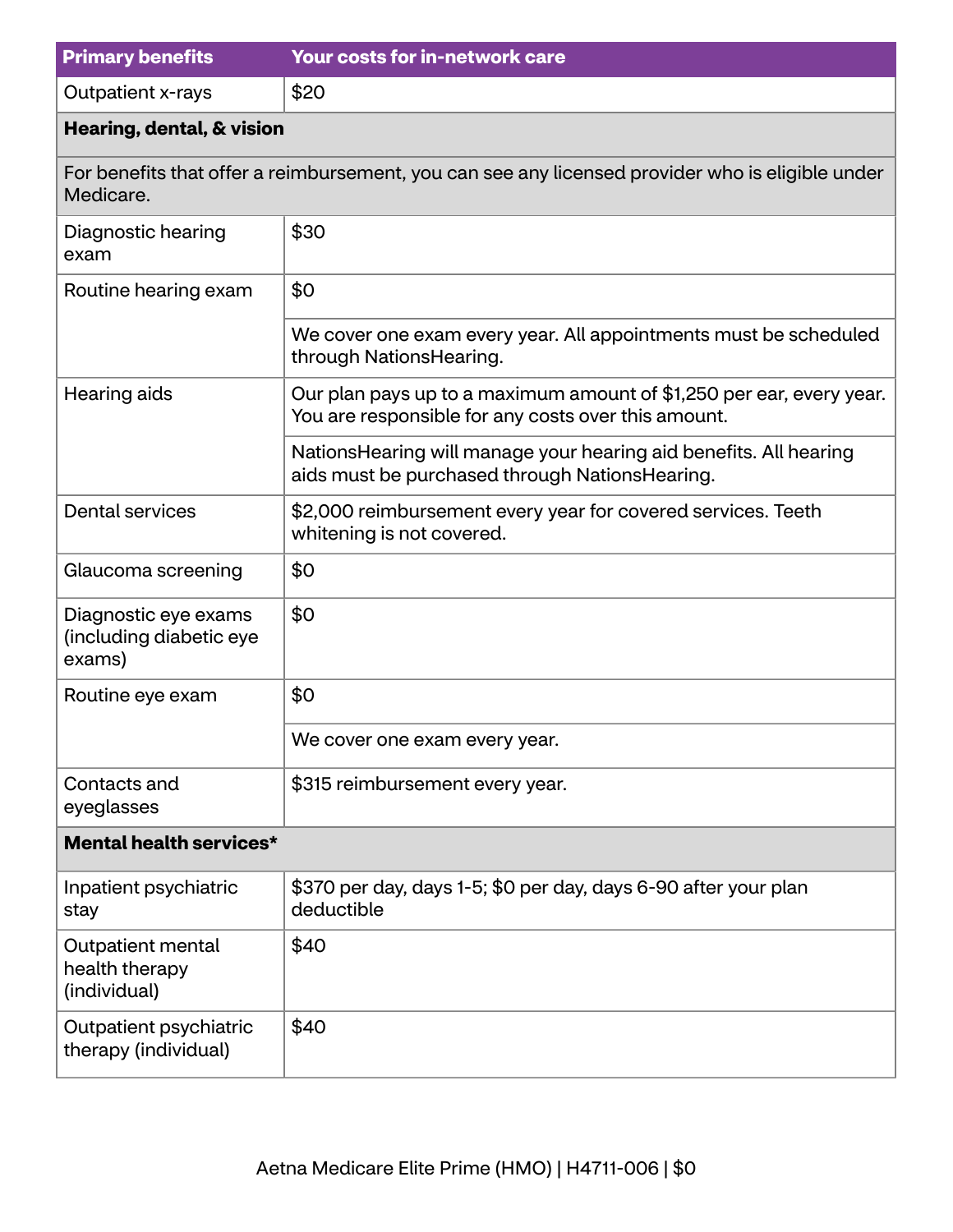| <b>Primary benefits</b>                       | <b>Your costs for in-network care</b>                                            |  |
|-----------------------------------------------|----------------------------------------------------------------------------------|--|
| <b>Skilled nursing*</b>                       |                                                                                  |  |
| Skilled nursing facility<br>(SNF)             | \$0 per day, days 1-20; \$184 per day, days 21-100 after your plan<br>deductible |  |
|                                               | Our plan covers up to 100 days per benefit period.                               |  |
| Therapy*                                      |                                                                                  |  |
| Physical and speech<br>therapy                | \$40                                                                             |  |
| <b>Ambulance &amp; routine transportation</b> |                                                                                  |  |
| Ground ambulance<br>(one-way trip)            | \$285                                                                            |  |
| Air ambulance*<br>(one-way trip)              | \$285                                                                            |  |
| Routine transportation<br>(non-emergency)     | <b>Not Covered</b>                                                               |  |
| <b>Medicare Part B drugs*</b>                 |                                                                                  |  |
| Chemotherapy drugs                            | 20%                                                                              |  |
| Other Part B drugs                            | 20%                                                                              |  |

**\*** Prior authorization may be required for these benefits. See the EOC for details.

| <b>Prescription drugs</b> (Your costs may be lower if you qualify for Extra Help)             |                                                                  |  |
|-----------------------------------------------------------------------------------------------|------------------------------------------------------------------|--|
| <b>Formulary name</b>                                                                         | B2 (You can use this when referencing our list of covered drugs) |  |
| <b>Stage 1: Deductible</b><br>You pay the full cost of drugs until you reach your deductible. |                                                                  |  |
| This plan doesn't have<br>a deductible, so your<br>coverage begins at Stage<br>2.             | \$0                                                              |  |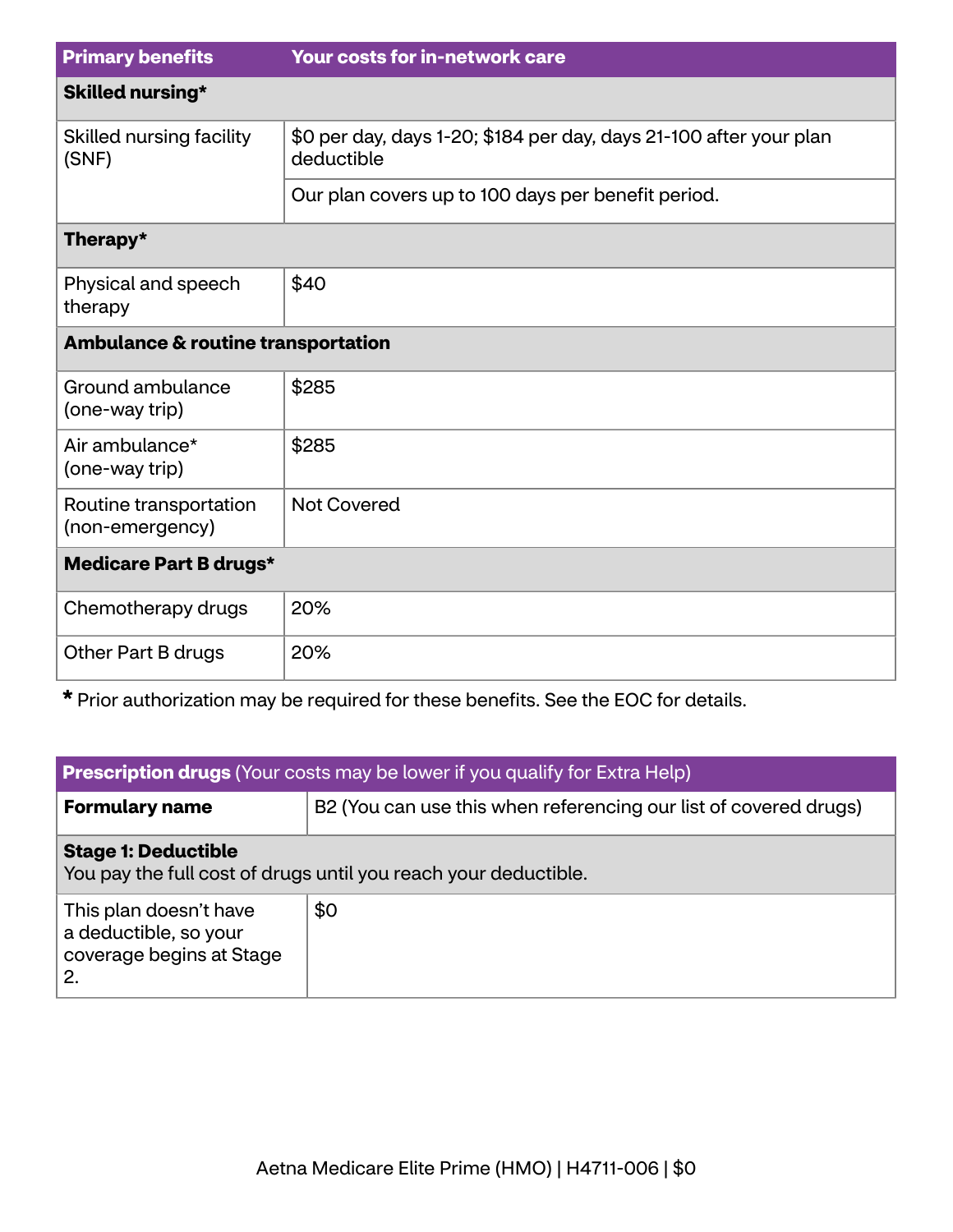#### **Stage 2: Initial coverage**

You pay the costs below until your total drug costs reach \$4,130. You pay the copay listed below or the cost of the drug, whichever is lower. These cost shares may also apply to Home Infusion drugs when obtained through your Part D benefit. For Long Term Care, you'll get a 31 day supply and pay the Standard cost-share.

|                                  | 30-day supply<br>through Retail or Mail |                 | 90-day supply<br>through Retail or Mail |                 |
|----------------------------------|-----------------------------------------|-----------------|-----------------------------------------|-----------------|
|                                  | <b>Preferred</b>                        | <b>Standard</b> | <b>Preferred</b>                        | <b>Standard</b> |
| <b>Tier 1: Preferred Generic</b> | \$0                                     | \$15            | \$0                                     | \$45            |
| Tier 2: Generic                  | \$0                                     | \$20            | \$0                                     | \$60            |
| <b>Tier 3: Preferred Brand</b>   | \$47                                    | \$47            | \$141                                   | \$141           |
| Tier 4: Non-Preferred Drug       | \$100                                   | \$100           | \$300                                   | \$300           |
| Tier 5: Specialty                | 33%                                     | 33%             | N/A                                     | N/A             |

#### **Stage 3: Coverage gap**

Our plan offers some coverage in this stage. The coverage gap lasts until your out-of-pocket drug costs reach \$6,550.

|                                                                                    | 30-day supply                                               |                 |
|------------------------------------------------------------------------------------|-------------------------------------------------------------|-----------------|
|                                                                                    | <b>Preferred</b>                                            | <b>Standard</b> |
| <b>Tier 1: Preferred Generic</b>                                                   | \$0                                                         | \$15            |
| Tier 2: Generic                                                                    | \$0                                                         | \$20            |
| All other Brand Name<br>Drugs                                                      | 25% of the plan's cost                                      |                 |
| All other Generic Drugs                                                            | 25% of the plan's cost                                      |                 |
| <b>Stage 4: Catastrophic coverage</b><br>You pay a small cost share for each drug. |                                                             |                 |
| Generic Drugs                                                                      | You pay the greater of 5% of the cost of the drug or \$3.70 |                 |
| <b>Brand Name Drugs</b>                                                            | You pay the greater of 5% of the cost of the drug or \$9.20 |                 |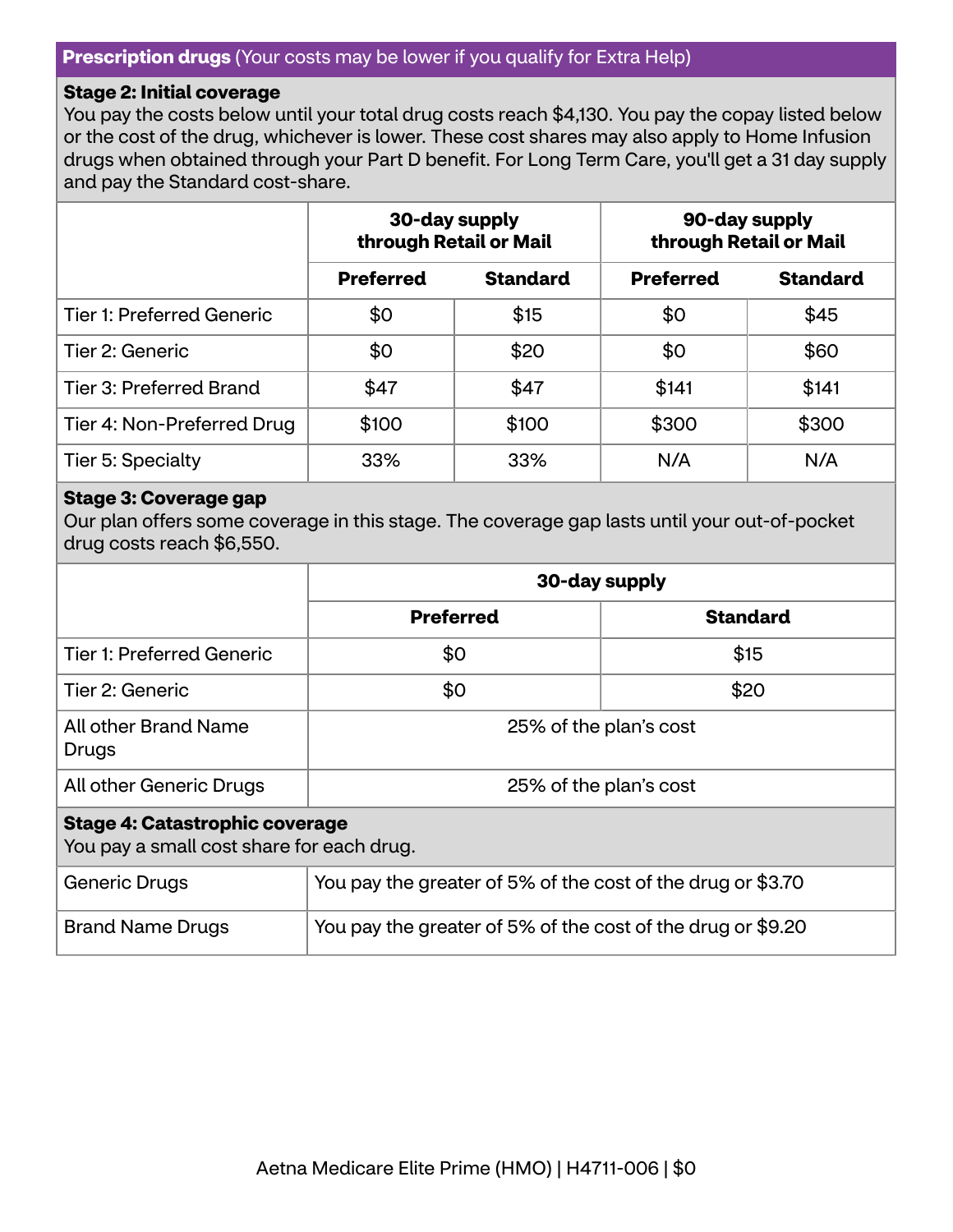| <b>Other benefits</b>                                        | <b>Your costs for in-network care</b>                                                                                                          |
|--------------------------------------------------------------|------------------------------------------------------------------------------------------------------------------------------------------------|
| Equipment, prosthetics, & supplies*                          |                                                                                                                                                |
| Diabetic supplies                                            | $0\% - 20\%$                                                                                                                                   |
|                                                              | We only cover OneTouch/Lifescan supplies, including test strips,<br>glucose monitors, solutions, lancets and lancing devices for 0%.           |
|                                                              | We will only cover other brands with a medical exception. If we<br>approve an exception, non-OneTouch/Lifescan supplies are covered<br>at 20%. |
| Durable medical<br>equipment (e.g.<br>wheelchair, oxygen)    | 20%                                                                                                                                            |
| Prosthetics (e.g. braces,<br>artificial limbs)               | 20%                                                                                                                                            |
| Substance abuse*                                             |                                                                                                                                                |
| <b>Outpatient substance</b><br>abuse (Individual<br>therapy) | \$40                                                                                                                                           |

**\*** Prior authorization may be required for these benefits. See the EOC for details.

| <b>Additional benefits and</b><br>services provided by<br><b>Aetna Medicare Elite</b><br><b>Prime (HMO)</b> | <b>Benefit information</b>                                                                                                                                                                                                                                                                                                                                                                                      |
|-------------------------------------------------------------------------------------------------------------|-----------------------------------------------------------------------------------------------------------------------------------------------------------------------------------------------------------------------------------------------------------------------------------------------------------------------------------------------------------------------------------------------------------------|
| <b>Fitness</b>                                                                                              | Standard membership at participating SilverSneakers <sup>®</sup> facilities and<br>access to online wellness related tools, planners, newsletters, and<br>classes, at no extra cost.<br>You can get an at-home fitness kit if you don't live near a participating<br>club or prefer to exercise at home.                                                                                                        |
| Help during a<br><b>COVID-19 Public Health</b><br>Emergency                                                 | You'll always pay \$0 for COVID-19 testing, even if the COVID-19 Public<br>Health Emergency ends. Additionally, during a COVID-19 Public<br>Health Emergency we offer these extra services:<br>Mental health & psychiatric telehealth services with network<br>providers<br>You may be eligible for a package of supplies, if you've tested<br>positive, to help prevent the spread of COVID-19 and assist with |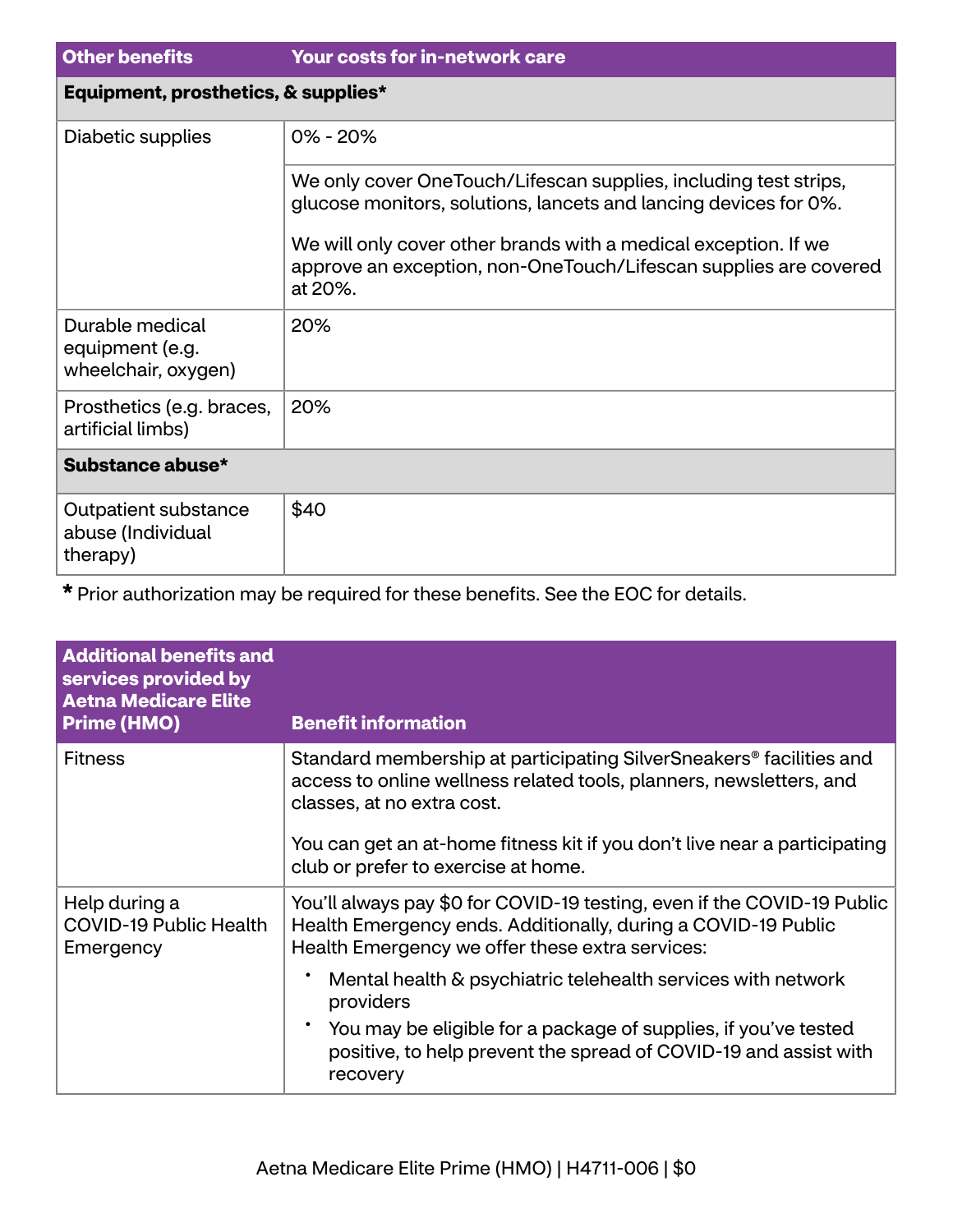| <b>Additional benefits and</b><br>services provided by<br><b>Aetna Medicare Elite</b><br><b>Prime (HMO)</b> | <b>Benefit information</b>                                                                                                                                                                                       |
|-------------------------------------------------------------------------------------------------------------|------------------------------------------------------------------------------------------------------------------------------------------------------------------------------------------------------------------|
| <b>Meals</b>                                                                                                | When you get home after an inpatient hospital stay, we cover up to 14<br>home delivered meals. You will be contacted to schedule delivery if<br>eligible and meals will be provided through GA Foods®.           |
| <b>Nursing hotline</b>                                                                                      | Speak with a registered nurse 24 hours a day, 7 days a week to<br>discuss medical issues or wellness topics.                                                                                                     |
| Over-the-counter items<br>(OTC)                                                                             | Get over-the-counter health & wellness products by mail.<br>Our plan pays up to a maximum amount of \$75 every three months.                                                                                     |
|                                                                                                             | CVS will manage your OTC benefit. See the OTC catalog for a list<br>of eligible items. You can find the catalog at www.cvs.com/otchs/<br>myorder.                                                                |
| Resources For Living <sup>®</sup>                                                                           | Resources For Living <sup>®</sup> helps connect you to resources in your<br>community such as senior housing, adult daycare, meal subsidies,<br>community activities, and more.                                  |
| <b>Telehealth</b>                                                                                           | You can receive primary care and urgent care services via a virtual<br>visit for the same cost as an in-person visit.                                                                                            |
|                                                                                                             | Depending on your location, you also have 24/7 access to<br>MinuteClinic <sup>®</sup> Video Visits. Find out if these visits are available in your<br>area at www.cvs.com/minuteclinic/virtual-care/video-visit. |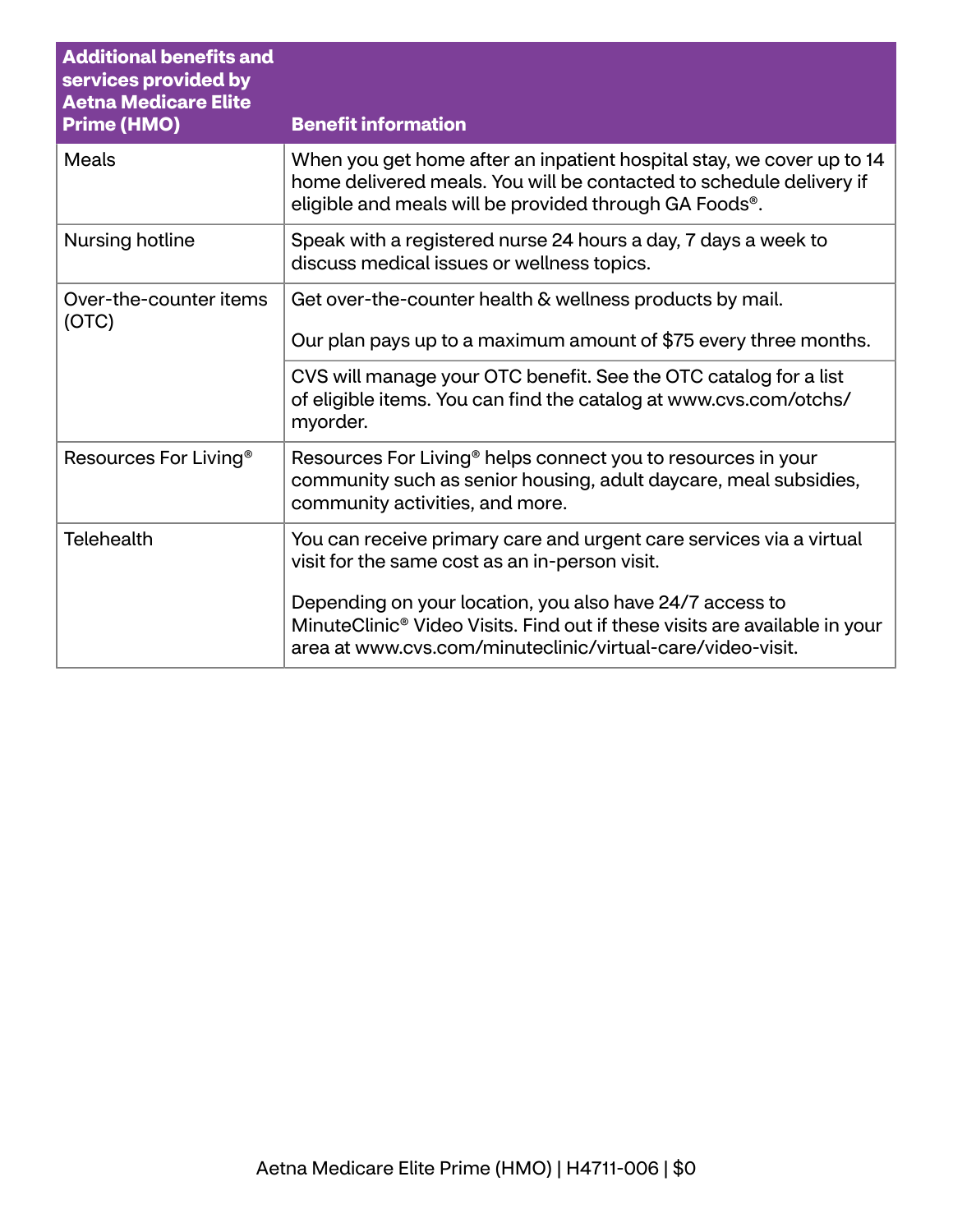## **Pre-enrollment checklist**

Before making an enrollment decision, it is important that you fully understand our benefits and rules. If you have any questions, you can call and speak to a customer service representative at **1-833-859-6031 (TTY: 711)**. From October 1 to March 31, you can call us 7 days a week from 8 a.m. - 8 p.m. local time. From April 1 to September 30, we're here Monday through Friday from 8 a.m. - 8 p.m. local time.

## **Understanding the benefits**

- $\Box$  Review the full list of benefits found in the Evidence of Coverage (EOC), especially those services for which you routinely see a doctor. Visit **<www.aetnamedicare.com>** or call **1-833-859-6031 (TTY: 711)** to view a copy of the EOC.
- $\Box$  Review the provider directory (or ask your doctor) to make sure the doctors you see now are in the network. If they are not listed, it means you will likely have to select a new doctor.
- $\Box$  Review the pharmacy directory to make sure the pharmacy you use for any prescription medicine is in the network. If the pharmacy is not listed, you will likely have to select a new pharmacy for your prescriptions.

## **Understanding important rules**

- $\Box$  You must continue to pay your Medicare Part B premium. This premium is normally taken out of your Social Security check each month.
- Benefits, premiums and/or copayments/co-insurance may change on January 1, 2022.
- $\Box$  Except in emergency or urgent situations, we do not cover services by out-of-network providers (doctors who are not listed in the provider directory).

© 2020 Aetna Inc. Y0001\_NR\_0009\_21693a\_2021\_C